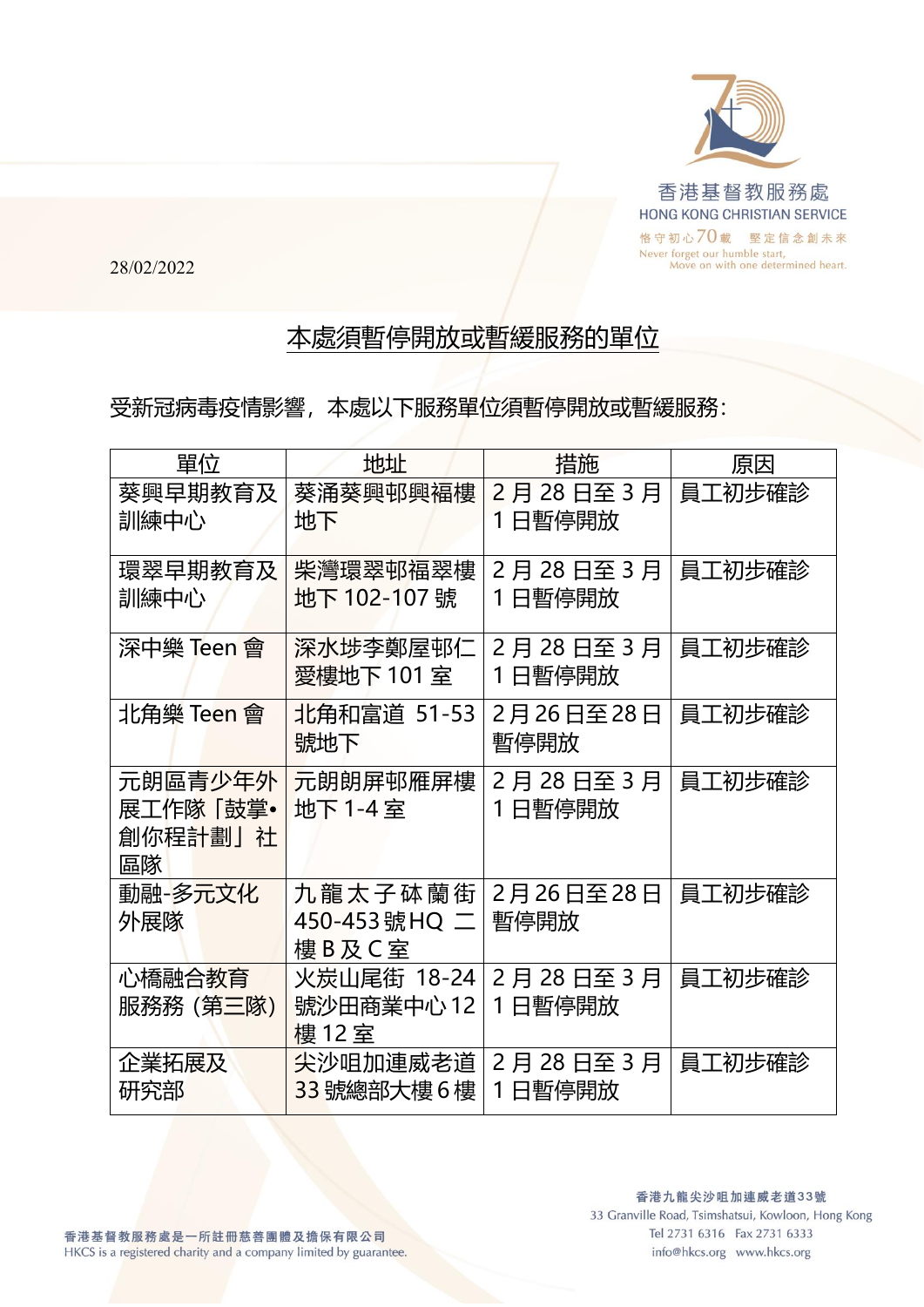

| 元朗區青少年<br>外展工作隊     | 元朗朗屏邨雁屏樓<br>地下 1-4 室                       | 2月28日至3月<br>1日暫停開放         | 員工初步確診 |  |
|---------------------|--------------------------------------------|----------------------------|--------|--|
| PS33 尖沙咀中<br>心      | 尖沙咀山林道 18<br>號栢豪商業大廈 6<br>樓                | 2月28日至3月<br>1日暫停開放         | 員工初步確診 |  |
| 學校社會工作<br>服務        | 柯士甸辦事處                                     | 2月25日至28<br>日暫停開放          | 員工初步確診 |  |
| 觀塘幼兒學校              | 觀塘翠屏道 17 號 <br>觀塘社區中心 5 樓   1 日暫停開放<br>及天台 | 2月28日至3月                   | 員工確診   |  |
| 雋樂幼稚園(沙<br>田)       | 沙田碩門邨 2 期喜<br>碩樓地下                         | 2月28日至3月<br>1日暫停開放         | 員工確診   |  |
| 大坑東幼兒學校             | 大坑東棠蔭街大坑<br>東社區中心 4 樓及<br>天台               | 2月28日至3月<br>1日暫停開放         | 員工確診   |  |
| 賽馬會友伴幼小<br>銜接計劃     | 葵涌麗瑤邨樂瑤樓<br>地下 119-125室                    | 2月28日至3月<br>1日暫停開放         | 員工初步確診 |  |
| 幸福長者鄰舍中<br>心        | 深水埗幸福邨福日<br>樓地下                            | 2月 25 日起暫停<br>服務直至另外通<br>知 | 員工初步確診 |  |
| 耆望 - 少數族裔<br>長者支援計劃 | 深水埗元州邨元雅<br>樓地下                            | 2月28日至3月<br>1日暫停開放         | 員工初步確診 |  |

上述單位將進行全面清毒,並安排員工檢測。謝謝垂注。

香港基督教服務處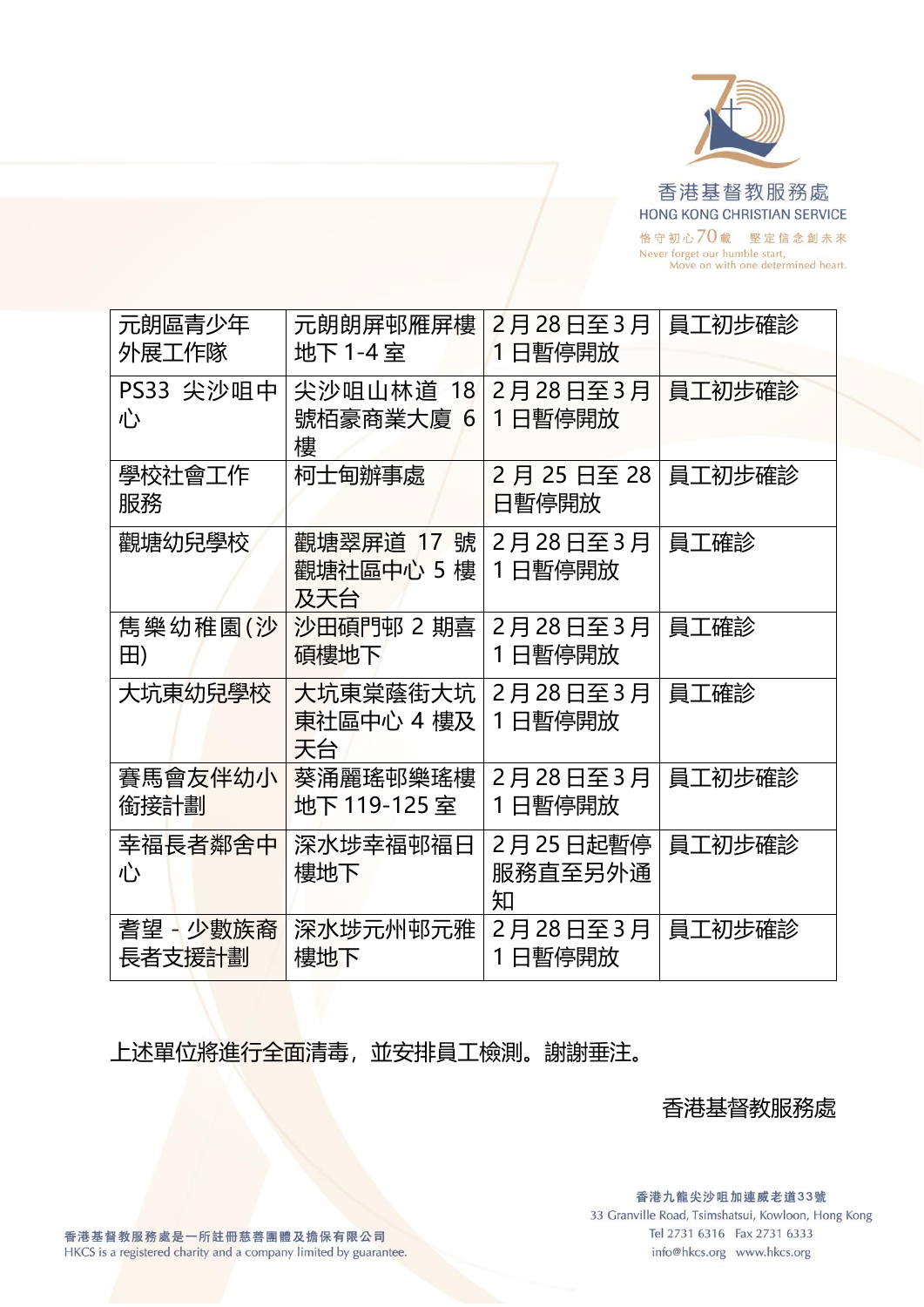

28/02/2022

## Temporary closure or service suspension of service units

The following units has been closed temporarily or suspended service due to COVID-19 pandemic:

| Unit                          | <b>Address</b>               | <b>Measures</b>  | Reasons       |
|-------------------------------|------------------------------|------------------|---------------|
| Kwai Hing Early               | G/F, Hing Fuk House, Kwai    | Closed from 28th | Staff member  |
| <b>Education and Training</b> | Hing Estate, Kwai Chung      | February to 1st  | preliminarily |
| Centre                        |                              | March            | confirmed     |
|                               |                              |                  |               |
| Wan Tsui Early                | 102-107, G/F, Fook Tsui      | Closed from 28th | Staff member  |
| <b>Education and Training</b> | House, Wan Tsui Estate, Chai | February to 1st  | preliminarily |
| Centre                        | Wan                          | March            | confirmed     |
|                               |                              |                  |               |
| Shamshuipo Central            | Flat 101, G/F, Yan Oi House, | Closed from 28th | Staff member  |
| <b>Happy Teens Club</b>       | Lei Cheng Uk Estate,         | February to 1st  | preliminarily |
|                               | Shamshuipo                   | March            | confirmed     |
|                               |                              |                  |               |
| North Point Happy             | G/F., 51-53 Wharf Road,      | Closed from 26th | Staff member  |
| <b>Teens Club</b>             | North Point                  | to 28th February | preliminarily |
|                               |                              |                  | confirmed     |
|                               |                              |                  |               |
| CLAP@JC                       | Room 1-4, G/F., Ngan Ping    | Closed from 28th | Staff member  |
| (Community Team) of           | House, Long Ping Estate,     | February to 1st  | preliminarily |
| <b>Yuen Long District</b>     | Yuen Long                    | March            | confirmed     |
| Youth Outreaching             |                              |                  |               |
| Social Work Team              |                              |                  |               |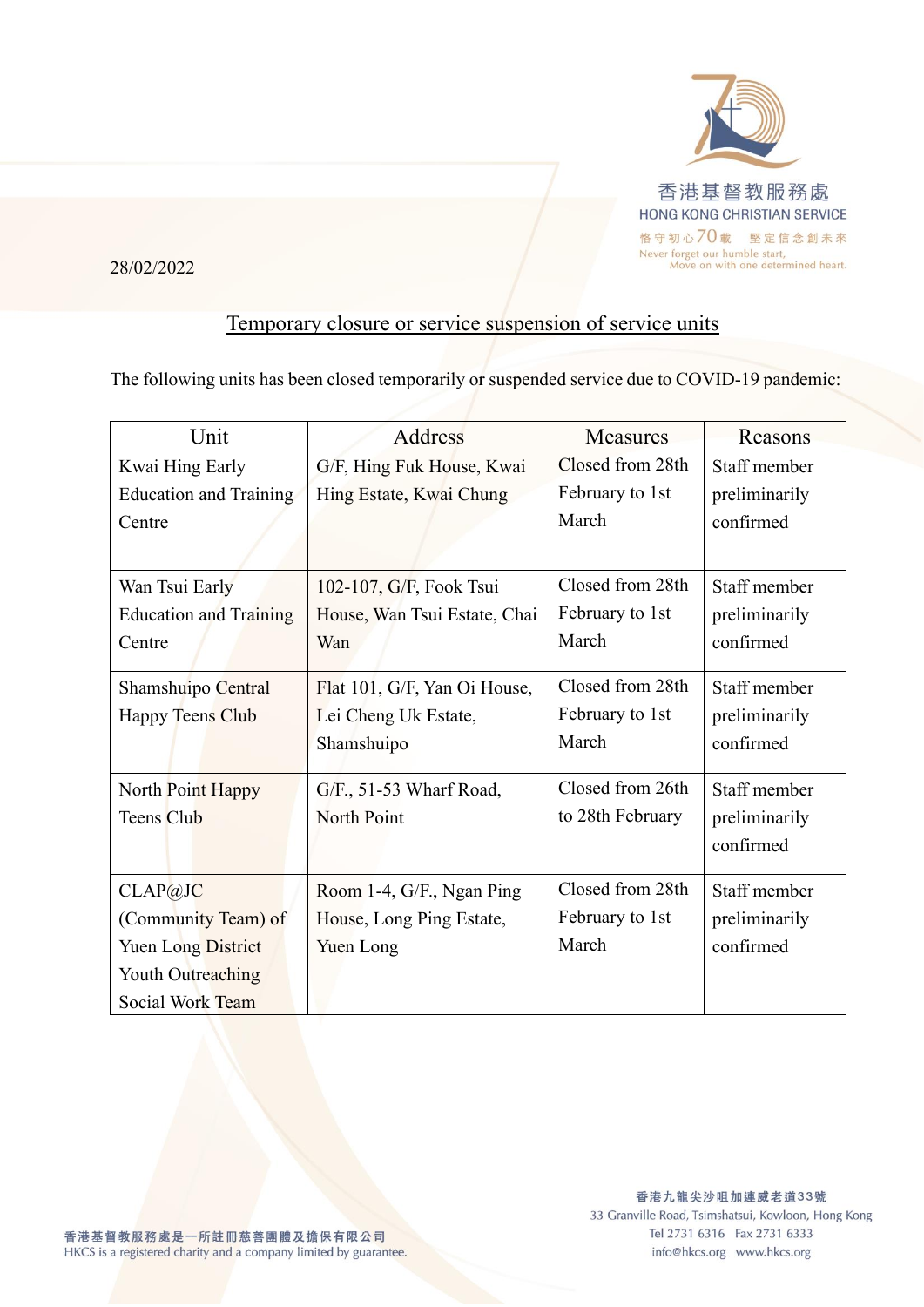

| $M.O.T.I. ON -$              | Room B & C, 2/F, HQ, 450-   | Closed from 26th             | Staff member  |
|------------------------------|-----------------------------|------------------------------|---------------|
| Multicultural                | 453 Portland Street, Prince | to 28th February             | preliminarily |
| Outreaching Team for         | Edward                      |                              | confirmed     |
| InclusiON                    |                             |                              |               |
| Bridge-Integrated            | Unit 12, 12/F., Shatin      | Closed from 28th             | Staff member  |
| <b>Education Service</b>     | Galleria, 18-24 Shan Mei    | February to 1st              | preliminarily |
| (Team 3)                     | Street, Fo Tan              | March                        | confirmed     |
| <b>Corporate Development</b> | 6/F, Headquarters, 33       | Closed from 28th             | Staff member  |
| and Research Office          | Granville Road, Tsimshatsui | February to 1st              | preliminarily |
|                              |                             | March                        | confirmed     |
| Yuen Long District           | Room 1-4, G/F., Ngan Ping   | Closed from 28th             | Staff member  |
| Youth Outreaching            | House, Long Ping Estate,    | February to 1st              | preliminarily |
| Social Work Team             | <b>Yuen Long</b>            | March                        | confirmed     |
| PS33 - Tsimshatsui           | 6/F, Park Hovan Commercial  | Closed from 28th             | Staff member  |
| Centre                       | Building, 18 Hillwood Road, | February to 1st              | preliminarily |
|                              | Tsimshatsui                 | March                        | confirmed     |
| School Social Work           | Austin office               | Closed from 25th             | Staff member  |
| Servie                       |                             | to 28th February             | preliminarily |
|                              |                             |                              | confirmed     |
| <b>Kwun Tong Nursery</b>     | 4/F & Roof Playground,      | Closed from 28 <sup>th</sup> | Staff member  |
| School                       | Kwun Tong Community         | February to 1st              | confirmed     |
|                              | Centre, 17 Tsui Ping Road,  | March                        |               |
|                              | <b>Kwun</b> Tong            |                              |               |